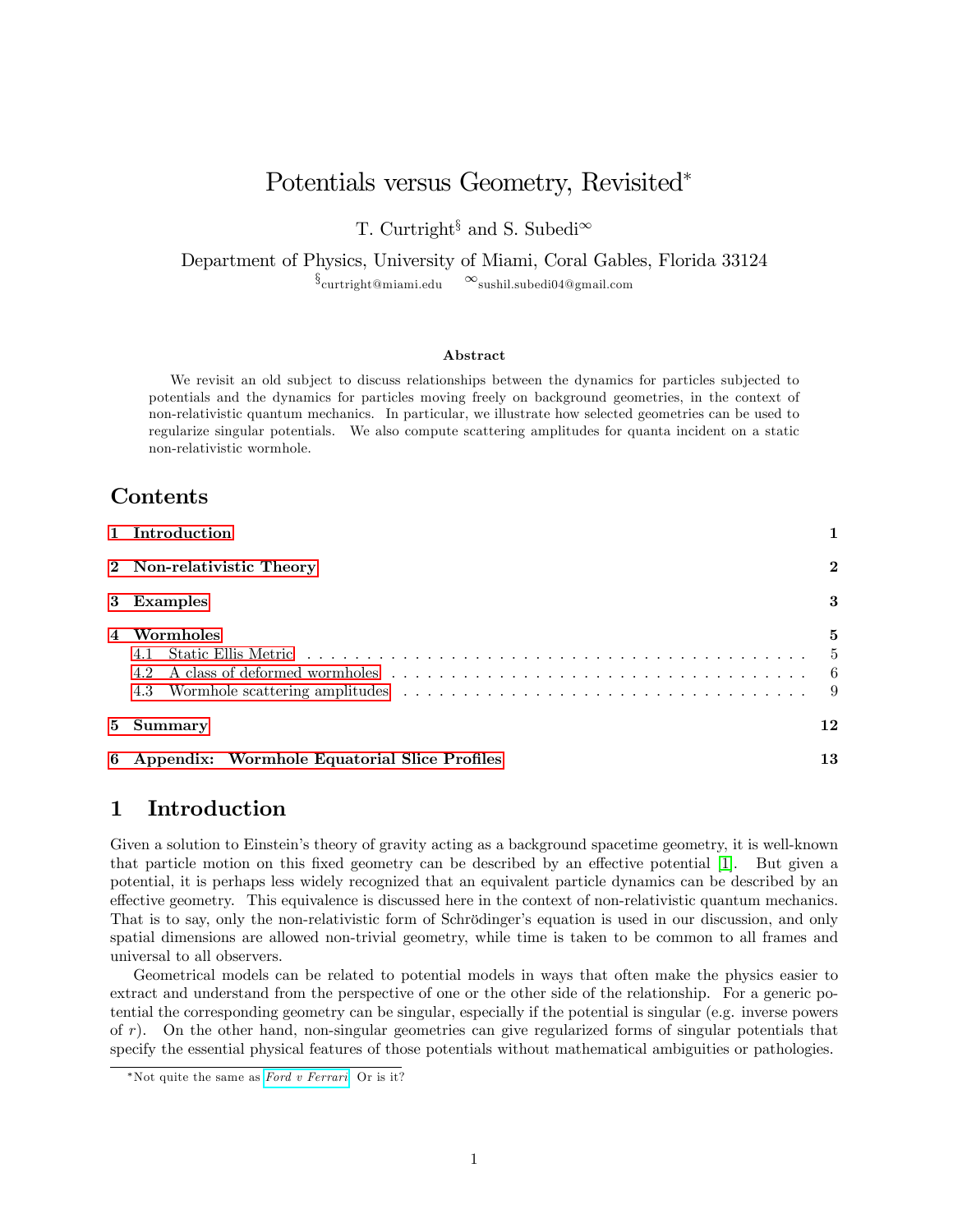### <span id="page-1-0"></span>2 Non-relativistic Theory

Consider a non-relativistic particle of mass  $\mu$  with energy  $E = \hbar^2 \varepsilon/(2\mu)$ , subject to a potential  $V(\vec{r}) =$  $\hbar^2 U(\vec{r})/(2\mu)$ , and whose wave function is a solution of the Schrödinger equation in flat Euclidean space.

<span id="page-1-1"></span>
$$
-\nabla^2\Psi + U\Psi = \varepsilon\Psi \tag{1}
$$

Equivalence between this potential problem and a suitably chosen non-áat geometry can be obtained by relating the solutions of  $(1)$  with those for *free* particle motion on a specified manifold, written as

<span id="page-1-8"></span>
$$
-\frac{1}{\sqrt{g}}\partial_{\mu}\left(\sqrt{g}g^{\mu\nu}\partial_{\nu}\Psi\right) = \varepsilon\Psi\tag{2}
$$

In particular, given a rotationally invariant potential,  $U(r)$ , for a particle with specified angular momentum there is an equivalent radial Schrödinger equation that describes a particle moving freely on a curved space whose geometry is nontrivial, and vice versa. The main result can be expressed in general as an integrodifferential modification of [the Riccati equation](https://en.wikipedia.org/wiki/Riccati_equation) [\[2\]](#page-14-1).

In the case of two spatial dimensions (2D) with Euclidean signature, for a particle with angular momentum m so that the particle's wave function factorizes as  $\Psi(r, \theta) = \Psi_m(r) \exp(im\theta)$ , the main result is

<span id="page-1-2"></span>
$$
\frac{dW}{dr} + W^2 + \frac{m^2}{R_0^2} \exp\left(-4 \int_{r_0}^r W(\mathfrak{r}) d\mathfrak{r}\right) = U(r) + \frac{m^2 - 1/4}{r^2} \tag{3}
$$

Upon solving  $(3)$ , the function W encodes the geometry in terms of the invariant distance on the curved 2D space as

<span id="page-1-7"></span>
$$
(ds)^{2} = (dr)^{2} + R^{2}(r) (d\theta)^{2} \quad \text{with} \quad R(r) = R_{0} \exp\left(2 \int_{r_{0}}^{r} W(\mathfrak{r}) d\mathfrak{r}\right) \quad \text{i.e.} \quad W(r) = \frac{d}{dr} \ln \sqrt{R(r)} \tag{4}
$$

and the invariant Laplacian on the 2-manifold is

<span id="page-1-3"></span>
$$
\frac{1}{\sqrt{g}}\partial_{\mu}\left(\sqrt{g}g^{\mu\nu}\partial_{\nu}\right) = \frac{1}{R(r)}\partial_{r}\left(R(r)\partial_{r}\right) + \frac{1}{R(r)^{2}}\partial_{\theta}^{2} = \partial_{r}^{2} + 2W(r)\partial_{r} + \frac{1}{R(r)^{2}}\partial_{\theta}^{2}
$$
(5)

Alternatively, given the geometry of the surface with a specified  $R(r)$ , the corresponding effective potential in flat space for angular momentum  $m$  is given by

<span id="page-1-6"></span>
$$
U(r) = \frac{1}{2} \frac{R''(r)}{R(r)} - \frac{1}{4} \left(\frac{R'(r)}{R(r)}\right)^2 + \left(\frac{m}{R(r)}\right)^2 - \frac{m^2 - \frac{1}{4}}{r^2}
$$
(6)

As should be expected, for  $R(r) \neq r$  this effective radial potential will depend on the angular momentum.

To establish the relation between the potential problem in 2D flat space and the 2D curved space system without a potential, it is only necessary to eliminate the first derivative term in [\(5\)](#page-1-3) by writing  $\Psi(r, \theta) =$  $\exp\left(-\int_{r_0}^r W\left(\mathfrak{r}\right) d\mathfrak{r}\right) \psi\left(r,\theta\right)$  to obtain

<span id="page-1-4"></span>
$$
\left(\partial_r^2 + 2W(r)\partial_r + \frac{1}{R(r)^2}\partial_\theta^2\right)\Psi(r,\theta) = \exp\left(-\int_{r_0}^r W(\mathfrak{r})\,d\mathfrak{r}\right)\left(\partial_r^2 + \frac{1}{R(r)^2}\partial_\theta^2 - W' - W^2\right)\psi(r,\theta) \tag{7}
$$

and compare this to the flat space system with a potential U, as obtained by writing  $\Psi(r,\theta) = \psi(r,\theta)/\sqrt{r}$ , namely,

<span id="page-1-5"></span>
$$
\left(\partial_r^2 + \frac{1}{r}\partial_r + \frac{1}{r^2}\partial_\theta^2 - U(r)\right)\Psi(r,\theta) = \frac{1}{\sqrt{r}}\left(\partial_r^2 + \frac{1}{r^2}\partial_\theta^2 - U(r) + \frac{1}{4r^2}\right)\psi(r,\theta)
$$
\n(8)

Separating variables as  $\psi(r, \theta) = \psi_m(r) \exp(im\theta)$  for both [\(7\)](#page-1-4) and [\(8\)](#page-1-5) leads to the same second-order radial equation provided

$$
-\frac{m^2}{R(r)^2} - W' - W^2 = -\frac{(m^2 - 1/4)}{r^2} - U(r)
$$
\n(9)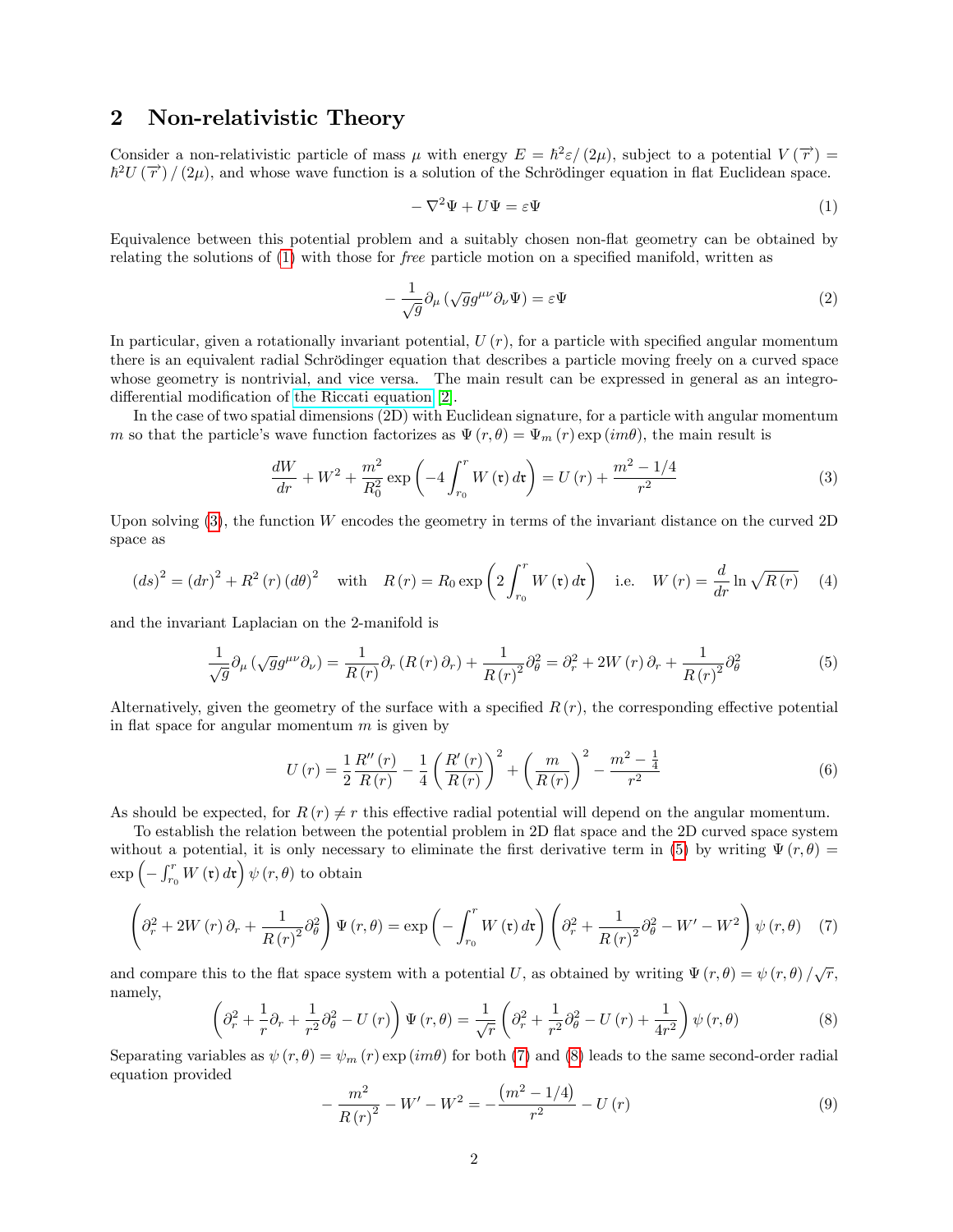and hence [\(3\)](#page-1-2) with  $R(r) = R_0 \exp\left(2 \int_{r_0}^r W(\mathfrak{r}) d\mathfrak{r}\right)$ , or alternatively [\(6\)](#page-1-6).

In the case of N spatial dimensions (ND) with Euclidean signature [\[3\]](#page-14-2), on a manifold with isotropic metric of the same form as [\(4\)](#page-1-7), a particle with angular momentum  $\ell$  has a wave function that factorizes as  $\Psi =$  $\Psi_{\ell}(r) Y_{\ell m_1 m_2 \cdots m_{N-2}}(\Omega)$ , with all the angular dependence in the [hyperspherical harmonics](https://en.wikipedia.org/wiki/Spherical_harmonics)  $Y_{\ell m_1 m_2 \cdots m_{N-2}}(\Omega)$ . The invariant Laplacian acting on  $\Psi$  is

$$
\frac{1}{\sqrt{g}}\partial_{\mu}\left(\sqrt{g}g^{\mu\nu}\partial_{\nu}\right)\Psi = \frac{1}{R(r)^{N-1}}\,\partial_{r}\left(R(r)^{N-1}\partial_{r}\right)\Psi - \frac{1}{R(r)^{2}}\,L^{2}\Psi\tag{10}
$$

where all the N-1 angular derivatives are contained in  $L_{jk} \equiv -i(x_j\partial_k - x_k\partial_j)$  with  $L^2 \equiv \sum_{1 \leq j < k \leq N} L_{jk}L_{jk}$ . The  $Y_{\ell m_1 m_2 \cdots m_{N-2}}$  are eigenfunctions of  $L^2$  and form a complete set on the hypersphere,  $S_{N-1}$ , analogous to the familiar [spherical harmonics](https://en.wikipedia.org/wiki/Spherical_harmonics)  $Y_{\ell m}$  on  $S_2$ . Acting on  $Y_{\ell m_1m_2\cdots m_{N-2}}$  the  $L^2$  eigenvalues are given by [\[4\]](#page-14-3)

$$
L^{2}Y_{\ell m_{1}m_{2}\cdots m_{N-2}} = \ell(\ell+N-2)Y_{\ell m_{1}m_{2}\cdots m_{N-2}}
$$
\n(11)

for  $\ell = 0, 1, 2, \cdots$ , generalizing the well-known  $N = 3$  case. The eigenvalue equation [\(2\)](#page-1-8) then reduces to the radial equation

$$
\frac{-1}{R(r)^{N-1}} \partial_r \left( R(r)^{N-1} \partial_r \Psi_\ell(r) \right) + \frac{\ell(\ell+N-2)}{R(r)^2} \Psi_\ell(r) = \varepsilon \Psi_\ell(r) \quad \text{for} \quad 0 \le r \le \infty \tag{12}
$$

Comparison to a potential system in ND flat space,  $(1)$ , again leads to the main result in the form of a modified Riccati equation.

<span id="page-2-1"></span>
$$
\frac{dW}{dr} + W^2 + \frac{\ell(\ell+N-2)}{R_0^2} \exp\left(\frac{4}{1-N} \int_{r_0}^r W(\mathfrak{r}) d\mathfrak{r}\right) = U(r) + \frac{(\ell+\frac{1}{2}(N-1))(\ell+\frac{1}{2}(N-3))}{r^2} \tag{13}
$$

Upon solving for the function  $W$ , the effective geometry is encoded in the invariant distance on the curved ND space as

<span id="page-2-2"></span>
$$
(ds)^{2} = (dr)^{2} + R^{2}(r) (d\Omega)^{2} \quad \text{with} \quad R(r) = R_{0} \exp\left(\frac{2}{N-1} \int_{r_{0}}^{r} W(\mathbf{r}) d\mathbf{r}\right) \quad \text{i.e.} \quad W(r) = \frac{N-1}{2} \frac{d}{dr} \ln R(r)
$$
\n(14)

Alternatively, given the geometry of the surface with a specified  $R(r)$ , the corresponding potential in flat space for angular momentum  $\ell$  is given by

<span id="page-2-3"></span>
$$
U(r) = \frac{(N-1)}{2} \frac{d^2}{dr^2} \ln R(r) + \left(\frac{N-1}{2}\right)^2 \left(\frac{d}{dr} \ln R(r)\right)^2 + \frac{\ell(\ell+N-2)}{R^2(r)} - \frac{(\ell+\frac{1}{2}(N-1))(\ell+\frac{1}{2}(N-3))}{r^2}
$$
(15)

As in the 2D case, for  $R(r) \neq r$  this effective radial potential will depend on the angular momentum.

### <span id="page-2-0"></span>3 Examples

For  $\ell = 0$  "s-wave" solutions, [\(13\)](#page-2-1) is an unmodified Riccati equation, a first-order differential equation whose solutions are well-studied [\[2\]](#page-14-1). For a  $1/r$  potential in ND, plus a constant, the  $\ell = 0$  case alone provides an illustration of potential  $\implies$  effective geometry. Let

$$
U\left(r\right) = \frac{\kappa}{r} + \frac{\kappa^2}{\left(N - 1\right)^2} \tag{16}
$$

so that [\(13\)](#page-2-1) for  $\ell = 0$  becomes

$$
\frac{dW}{dr} + W^2 = \frac{\kappa}{r} + \frac{\kappa^2}{(N-1)^2} + \frac{(N-1)(N-3)}{4r^2} \tag{17}
$$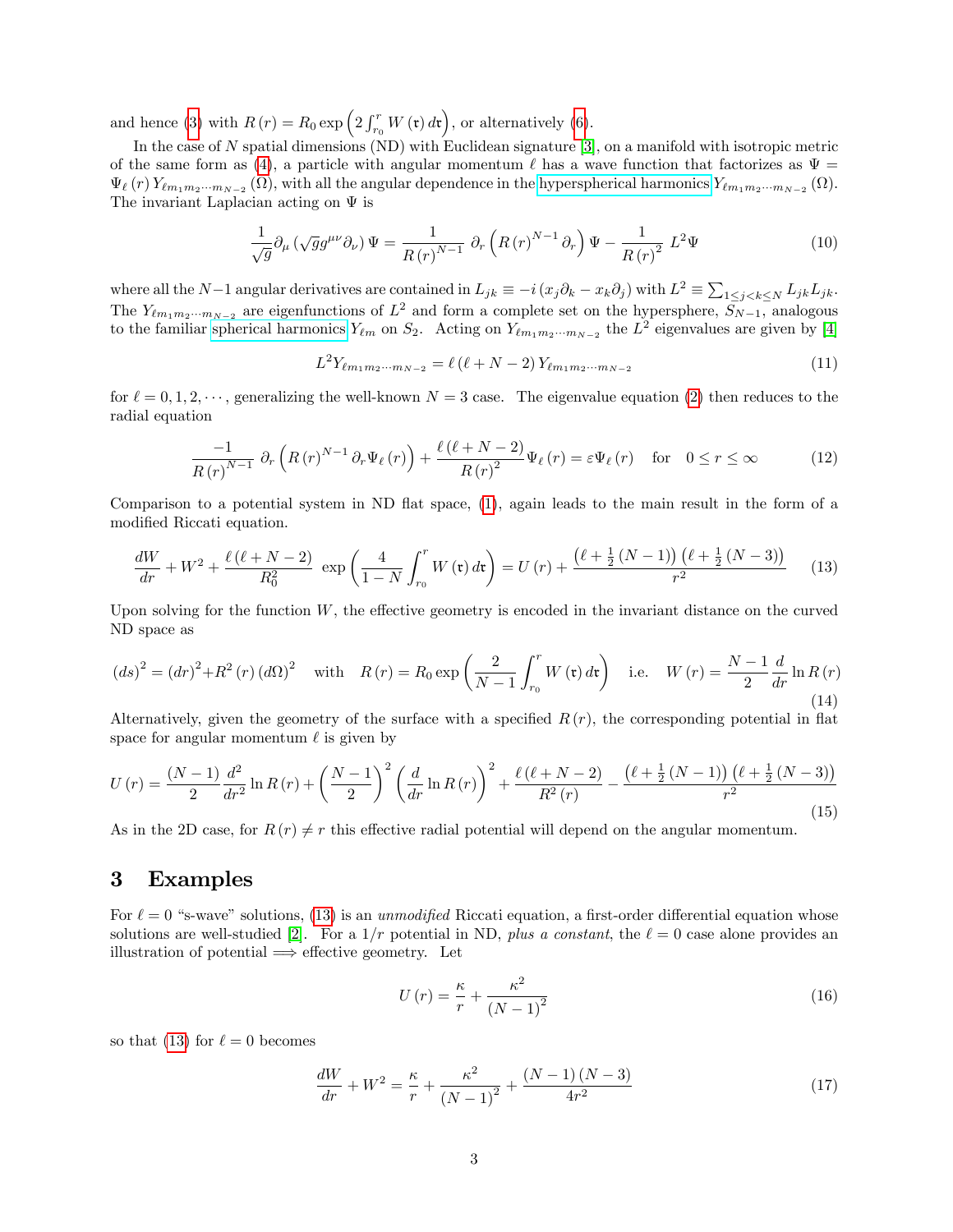A particularly simple, rational solution is immediately seen to be

<span id="page-3-1"></span>
$$
W(r) = \frac{N-1}{2r} + \frac{\kappa}{N-1}
$$
\n(18)

with general solutions obtained by quadrature [\[2\]](#page-14-1).

The 3D case is exceptional in that there is no  $1/r^2$  term on the RHS of the Riccati equation when  $\ell = 0$ . This physically interesting case readily admits another solution for a pure Coulomb potential, sans constant, namely,<sup>[1](#page-3-0)</sup>

$$
\frac{dW(r)}{dr} + W^2(r) = \frac{\kappa}{r} \quad \text{for} \quad N = 3 \quad \text{with}
$$
\n
$$
W(r) = \sqrt{\frac{\kappa}{r}} \frac{I_0(2\sqrt{\kappa r})}{I_1(2\sqrt{\kappa r})} = \frac{1}{r} + \frac{\kappa}{2} - \frac{\kappa^2 r}{12} + O\left(r^2\right)
$$
\n
$$
\tag{19}
$$

which is well-approximated by [\(18\)](#page-3-1) for small r. But as before, this is a solution only for  $\ell = 0$ .

The effective geometry corresponding to the solution  $(18)$  is given by

$$
R(r) = Kre^{2\kappa r/(N-1)^2}, \quad K = \frac{R_0}{r_0} e^{-2\kappa r_0/(N-1)^2}
$$
\n(20)

The invariant distance for this particular ND manifold is then

$$
(ds)^{2} = (dr)^{2} + K^{2}r^{2}e^{4\kappa r/(N-1)^{2}} (d\Omega)^{2}
$$
\n(21)

In terms of more conventional isotropic coordinates, such that  $(ds)^2 = \left(\frac{dr(\rho)}{d\rho}\right)^2 (d\rho)^2 + \rho^2 (d\Omega)^2$ , let

$$
\rho^2 = K^2 r^2 e^{4\kappa r/(N-1)^2}
$$
\n(22)

and solve for  $r(\rho)$  in terms of the [Lambert W function.](https://en.wikipedia.org/wiki/Lambert_W_function) For a repulsive potential  $\kappa \geq 0$ , and thus

$$
r(\rho) = \frac{(N-1)^2}{2\kappa} \text{ LambertW}\left(\frac{2\kappa\rho}{K(N-1)^2}\right) , \quad \frac{dr(\rho)}{d\rho} = \frac{(N-1)^2}{2\kappa\rho} \left(\frac{\text{LambertW}\left(\frac{2\kappa\rho}{K(N-1)^2}\right)}{1+\text{LambertW}\left(\frac{2\kappa\rho}{K(N-1)^2}\right)}\right) (23)
$$

The resulting geometry is described by

$$
(ds)^{2} = \left(\frac{\left(N-1\right)^{2}}{2\kappa\rho} \frac{\text{LambertW}\left(\frac{2\kappa\rho}{K(N-1)^{2}}\right)}{1+\text{LambertW}\left(\frac{2\kappa\rho}{K(N-1)^{2}}\right)}\right)^{2} \left(d\rho\right)^{2} + \rho^{2} \left(d\Omega\right)^{2}
$$
\n(24)

A canonical embedding of this N-manifold into an  $N+1$  Lorentz space is given by

$$
(ds)^{2} = (d\rho)^{2} + \rho^{2} (d\Omega)^{2} - c^{2} (dt (\rho))^{2}
$$
\n(25)

with

<span id="page-3-2"></span>
$$
c\frac{dt\left(\rho\right)}{d\rho} = \frac{\sqrt{\left(1 + \text{LambertW}\left(\frac{2\kappa\rho}{K(N-1)^2}\right)\right)^2 - \left(\frac{(N-1)^2}{2\kappa\rho}\text{LambertW}\left(\frac{2\kappa\rho}{K(N-1)^2}\right)\right)^2}}{1 + \text{LambertW}\left(\frac{2\kappa\rho}{K(N-1)^2}\right)}\tag{26}
$$

For  $\kappa \geq 0$  this is a real embedding all the way down to  $\rho = 0$  if  $K \geq 1$ . For  $K < 1$  the embedding is real only for  $\rho_{\min} \leq \rho \leq \infty$  where  $\rho_{\min}$  is given by the positive real root of the radicand in [\(26\)](#page-3-2).

Graphical representations of the embedded surface and generalizations to situations where  $\ell \neq 0$  are left as an exercise for the reader, as is the  $\kappa < 0$  situation. But it should already be evident from the  $\ell = 0$  case that a repulsive  $1/r$  model is more easily understood as a potential problem than it is from the geometrical side of the relationship. Rather than pursue the quantum mechanics on the resulting ND manifold for this example, we consider next a more troublesome singular potential which can be regularized by mapping onto a well-known geometry.

<span id="page-3-0"></span><sup>&</sup>lt;sup>1</sup>NB This is the  $1/r$  potential expressed as it would be in [supersymmetric quantum mechanics.](https://en.wikipedia.org/wiki/Supersymmetric_quantum_mechanics)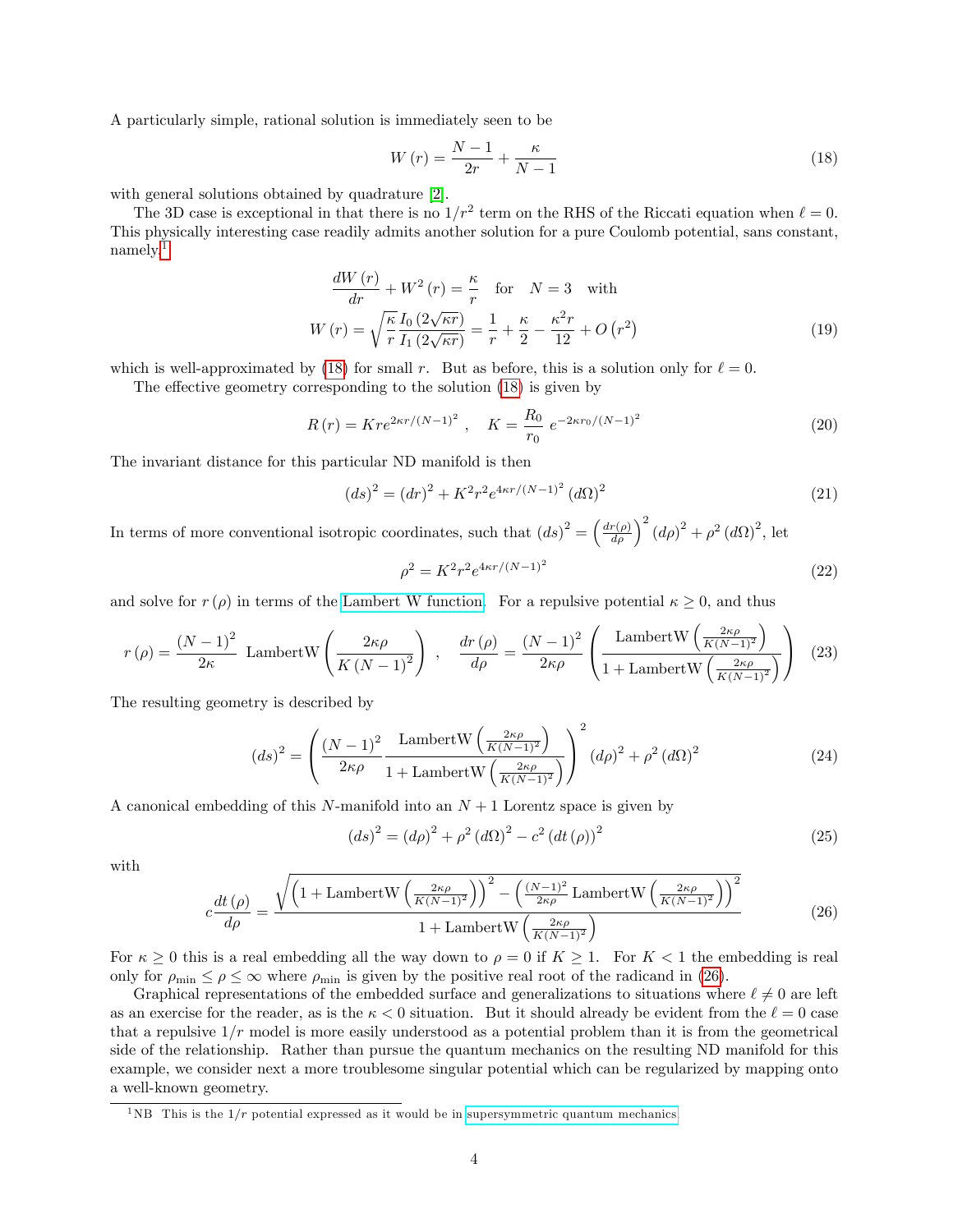### <span id="page-4-0"></span>4 Wormholes

Consider a smooth, spatial "bridge" manifold  $[5]$  (i.e. a "wormhole"  $[6]$ ) given by

<span id="page-4-2"></span>
$$
(ds)^{2} = (dw)^{2} + R^{2}(w) (d\Omega)^{2} , \quad -\infty \le w \le +\infty
$$
 (27)

where  $R(w) > 0$  has an absolute minimum at  $w = 0$ , and behaves asymptotically as  $R^2(w) \sim_{w \to \pm \infty} w^2 +$  $O(1/w^2)$ . For example, the w-form of a static Ellis metric [\[7\]](#page-14-6) in N spatial dimensions is simply

<span id="page-4-6"></span>
$$
R^{2}(w) = R_{0}^{2} + w^{2} , \quad -\infty \le w \le +\infty
$$
 (28)

The metric [\(27\)](#page-4-2) leads to the invariant Laplacian

$$
\frac{1}{\sqrt{g}}\partial_{\mu}\left(\sqrt{g}g^{\mu\nu}\partial_{\nu}\Psi\right) = \frac{1}{R(w)^{N-1}}\partial_{w}\left(R(w)^{N-1}\partial_{w}\right) - \frac{1}{R(w)^{2}}L^{2}
$$
\n(29)

where again all the  $N-1$  angular derivatives are contained in  $L^2$ .

The non-relativistic Schrödinger energy eigenvalue problem for a particle moving freely on this manifold is again solved by separating variables.

$$
\frac{1}{\sqrt{g}}\partial_{\mu}\left(\sqrt{g}g^{\mu\nu}\partial_{\nu}\Psi\right) + \varepsilon\Psi = 0 \ , \quad \Psi = \Psi_{\ell}\left(w\right)Y_{\ell m_1 m_2 \cdots m_{N-2}}\left(\Omega\right) \tag{30}
$$

The effective radial equation is now

<span id="page-4-3"></span>
$$
\frac{1}{R(w)^{N-1}} \partial_w \left( R(w)^{N-1} \partial_w \Psi_\ell(w) \right) + \left( \varepsilon - \frac{\ell(\ell+N-2)}{R(w)^2} \right) \Psi_\ell(w) = 0 \tag{31}
$$

Rather than compare this to rotationally invariant potential scattering in ND flat space, as above, instead compare this eigenvalue equation to one-dimensional potential scattering on the line  $-\infty \leq w \leq +\infty$ , as given by

<span id="page-4-5"></span><span id="page-4-4"></span>
$$
\partial_w^2 \Psi_\ell(w) + (\varepsilon - U(w)) \Psi_\ell(w) = 0 \tag{32}
$$

To establish the sought-for relation, again just eliminate the first derivative term in [\(31\)](#page-4-3) by writing  $\Psi_{\ell}(w)$  =  $(R(w))^{(1-N)/2}$   $\psi_{\ell}(w)$  to obtain the energy eigenvalue equation

$$
0 = \left(\partial_w^2 + (N-1)\frac{R'}{R}\partial_w + \left(\varepsilon - \frac{\ell(\ell+N-2)}{R(w)^2}\right)\right)\Psi_\ell(w)
$$
  
=  $(R(w))^{(1-N)/2}\left(\partial_w^2 + \left(\varepsilon - \frac{1}{2}(N-1)\frac{R''}{R} - \frac{1}{4}(N-1)(N-3)\left(\frac{R'}{R}\right)^2 - \frac{\ell(\ell+N-2)}{R^2}\right)\right)\psi_\ell(w)$  (33)

where primes indicate derivatives with respect to w. The second-order equation  $(33)$  is the same as that for potential scattering on the line [\(32\)](#page-4-5) if

<span id="page-4-8"></span>
$$
U(w) = \frac{1}{2}(N-1)\frac{R''}{R} + \frac{1}{4}(N-1)(N-3)\left(\frac{R'}{R}\right)^2 + \frac{\ell(\ell+N-2)}{R^2}
$$
(34)

#### <span id="page-4-1"></span>4.1 Static Ellis Metric

For the Ellis metric [\(28\)](#page-4-6),  $R' = w/R$ ,  $R'' = R_0^2/R^3$ , so

<span id="page-4-7"></span>
$$
U(w) = (N + 2\ell - 3)(N + 2\ell - 1)\frac{1}{4R(w)^2} - (N - 1)(N - 5)\frac{R_0^2}{4R(w)^4}
$$
(35)

In particular, for 3D,

$$
U(w) = \frac{\ell(\ell+1)}{R_0^2 + w^2} + \frac{R_0^2}{\left(R_0^2 + w^2\right)^2} \quad \text{for} \quad N = 3 \tag{36}
$$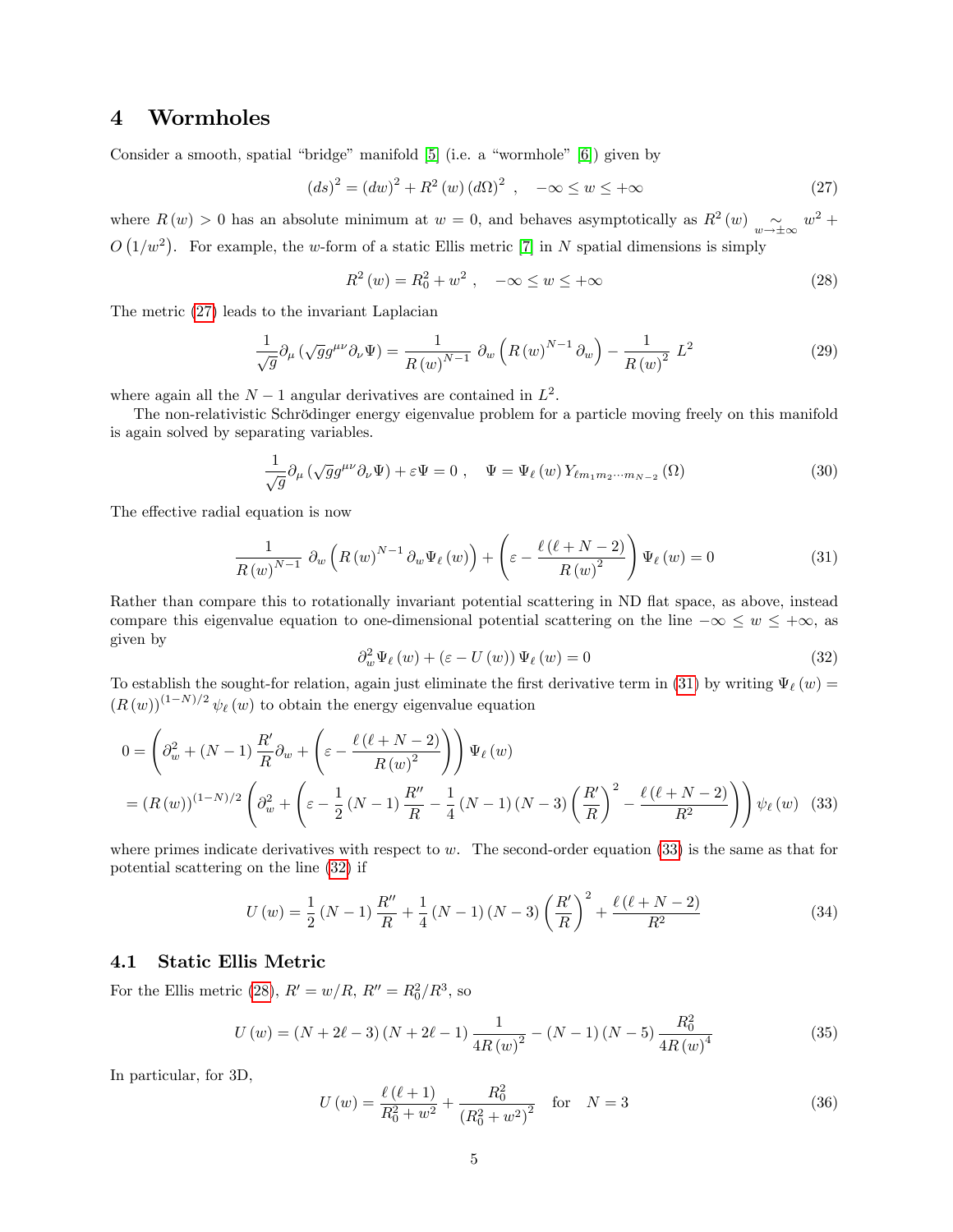This  $U(w)$  may be thought of as a regularized form of  $1/r<sup>4</sup>$ , a singular potential that has been well-studied in 3D [\[8,](#page-14-7) [9\]](#page-14-8).

The angular momentum independent  $1/R^4$  term in the potential [\(35\)](#page-4-7) is repulsive for  $N \leq 4$ , absent for  $N = 5$ , and attractive for  $N \geq 6$ . (It so happens to be a regularized form of an attractive electrostatic potential for a point particle for  $N = 6$  [\[3,](#page-14-2) [10\]](#page-14-9).) In any case, non-relativistic scattering for the regular potential  $U(w)$  has both elastic and inelastic components for all  $N \geq 2$ , where elastic scattering is interpreted as both incident and emergent probability flux on the "upper" branch of the wormhole manifold, and inelastic scattering is to be understood as emergent flux on the "lower" branch of the manifold, without any incident flux on that lower branch. For incident flux on the wormhole's upper branch, with  $R_0 > 0$ , there is always some probability flow through the bridge joining the two branches so that particles are effectively absorbed by the wormhole, as viewed by an observer located on the upper branch. For any  $N$ , the time independent partial wave scattering amplitudes can be determined exactly for  $U(w)$  in terms of spheroidal wave functions [\[11\]](#page-14-10). An Argand diagram of the phase shifts clearly reveals the inelastic behavior. This is discussed in considerable detail in [\[12\]](#page-14-11).

The singular  $1/r^4$  potential that arises from U (w) in the limit as  $R_0 \rightarrow 0$  is somewhat problematic, as explained in [\[9\]](#page-14-8) and references cited therein. At issue is whether the Hamiltonian for such a potential admits a [self-adjoint](https://en.wikipedia.org/wiki/Self-adjoint_operator#:~:text=Self-adjoint%20operators%20are%20used%20in%20functional%20analysis%20and,represented%20by%20self-adjoint%20operators%20on%20a%20Hilbert%20space.) extension for  $0 \le r \le \infty$ , with only real eigenvalues and unitary time evolution. For a repulsive  $1/r^4$  this can be arranged with an appropriate choice of boundary conditions at  $r = 0$ . An attractive  $1/r^4$ is another story, however, with considerable ambiguity in the boundary conditions at the origin. As stated in [\[9\]](#page-14-8):

ìThus the basic feature of an attractive singular potential is seen to lie in the fact that physical processes are not uniquely determined. This gives rise to the possibility of imposing unusual or unconventional boundary conditions in physical problems as a means of representing particular physical processes. An example of a process of this type is provided by particle absorption or capture."

ìSince the deÖciency indices are inÖnite, nonself-adjoint extensions are possible which would correspond to boundary conditions which describe inelastic scattering.<sup>n</sup>

ìThus, in the singular case, the long-range part of the force between particles does not alone suffice to determine their behavior; some cutoff mechanism apparently must be provided."

The regularization defined by the wormhole geometry avoids all these ambiguities. The Hamiltonian for a non-relativistic system governed by  $U(w)$  is manifestly self-adjoint for  $R_0 > 0$  when defined on a [rigged](https://en.wikipedia.org/wiki/Rigged_Hilbert_space) [Hilbert space](https://en.wikipedia.org/wiki/Rigged_Hilbert_space) with the usual boundary conditions as  $w \to \pm \infty$ . But there is a price to be paid for this mathematical convenience, namely, inelastic scattering, even when the potential is repulsive. This feature for  $U(w)$  is discussed further in [\[12\]](#page-14-11). However, examples of such inelastic behavior can also be found in a class of wormhole deformations, especially in the limit where the wormhole throat reduces to an intrinsically flat hypercylinder.

#### <span id="page-5-0"></span>4.2 A class of deformed wormholes

An class of static wormholes may be defined in  $N$  spatial dimensions by [\[14,](#page-14-12) [15\]](#page-14-13)

$$
R(w) = (R_0^n + w^n)^{1/n} = R_0 P(x, n)
$$
\n(37)

for even integer  $n \geq 2$ , where we have defined the wormhole "profile" using an  $L^n$  norm on the plane,  $P(x, n) = (1 + x^n)^{1/n}$  with  $x = w/R_0$ . This leads to

$$
R_0^2 U(w) = \frac{\ell(\ell+N-2)}{P(x,n)^2} + \frac{N-1}{4} \frac{x^{n-2}}{P(x,n)^{2n}} \left( (2(n-1) + (N-3)x^n) \right) \tag{38}
$$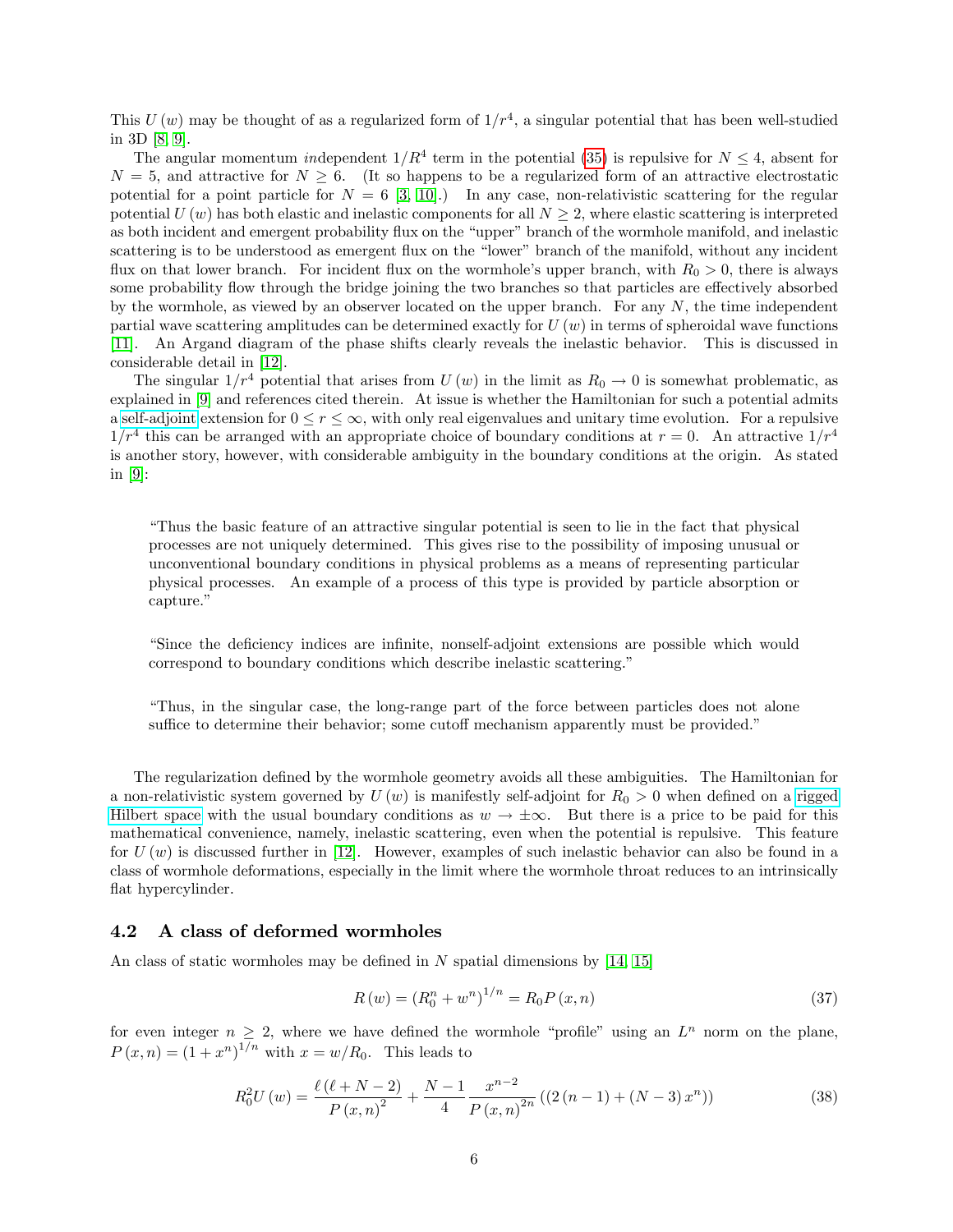In particular, in 3D,

$$
R_0^2 U(w)|_{N=3} = \frac{\ell(\ell+1)}{P(x,n)^2} + \frac{(n-1)x^{n-2}}{P(x,n)^{2n}}
$$
\n(39)

The 3D  $\ell = 0$  and  $\ell = 1$  effective potentials for various n are shown in the following graphs.



As n increases, the effective potential is similar to a  $\delta$ -shell [\[17\]](#page-14-14) but with potential spikes at *both* top and bottom edges of the wormhole. Also, in the vicinity of the wormhole's throat, for  $\ell > 0$  there is a positive but finite effective angular momentum barrier of maximum height  $\ell(\ell+1)/R_0^2$ . That is to say, the asymptotic form of the  $N = 3$  effective potential for the equivalent particle on the line  $-\infty < x < +\infty$ , as  $n \to \infty$ , is

$$
U_{\infty} = \frac{\ell(\ell+1)}{R_0^2} \left( \Theta\left(1 - x^2\right) + \frac{\Theta\left(x^2 - 1\right)}{x^2} \right) + \frac{1}{R_0^2} \left( \delta\left(x - 1\right) + \delta\left(x + 1\right) \right) \tag{40}
$$

where  $x = w/R_0$ ,  $\Theta$  is the Heaviside step function, and  $\delta$  is a Dirac delta. The finite part of  $R_0^2 U_{\infty}$  has a simple "Devil's Tower" profile, with height  $\ell$  ( $\ell + 1$ ).



At first sight the Dirac deltas appearing in  $U_{\infty}$  might be surprising, since the invariant Laplacian only involves first derivatives of a finite continuous metric, even as  $n \to \infty$ , hence at most step functions due to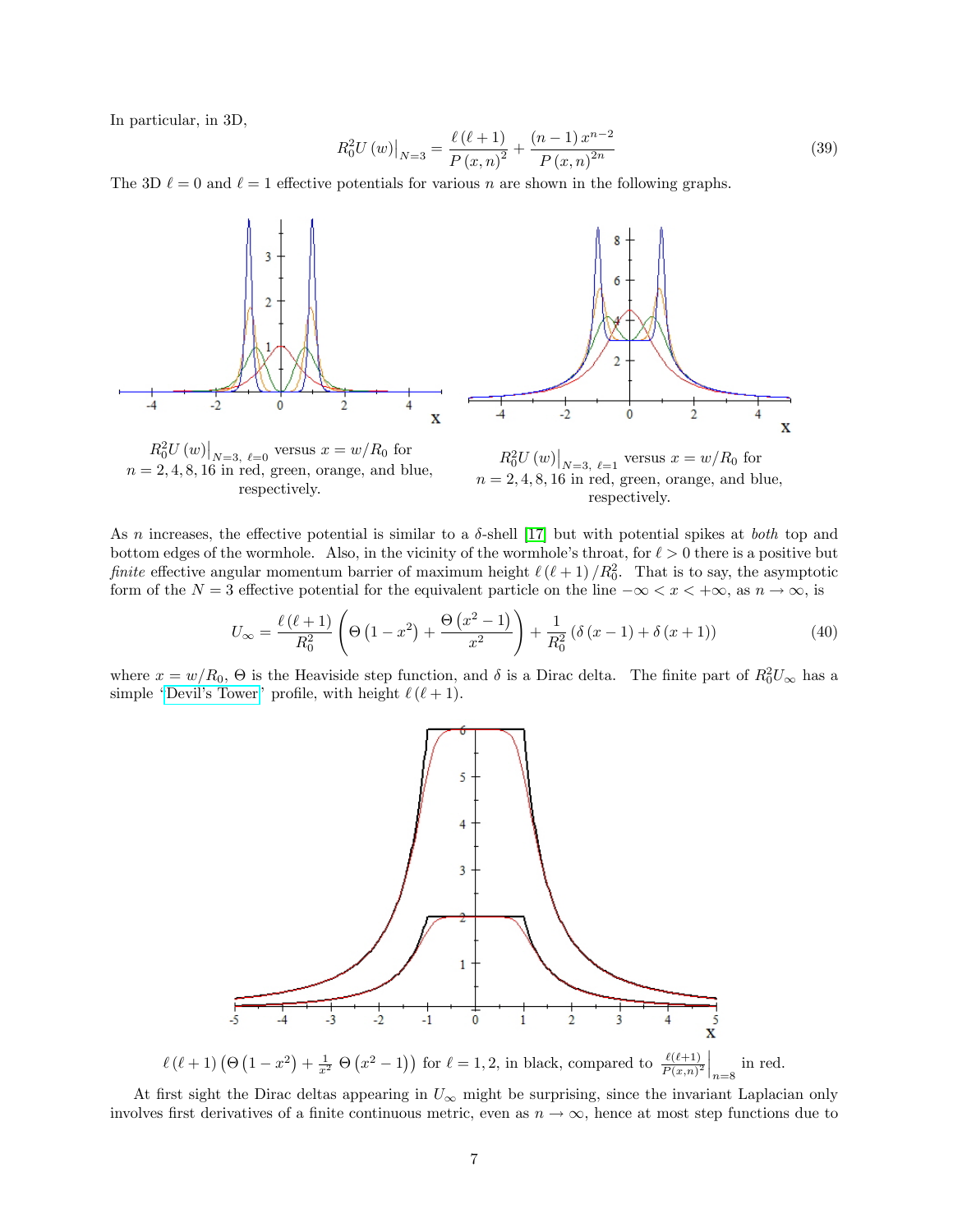those first derivatives. But second derivatives of  $R(w)$  occur from the Laplacian acting on the prefactor in  $\Psi_{\ell}(w) = (R(w))^{(1-N)/2} \psi_{\ell}(w)$ . That is to say,  $R(w)''$  gives Dirac deltas as  $n \to \infty$  since in that limit the manifold has infinite curvature at  $w/R_0 = \pm 1$ . So indeed, as  $n \to \infty$  there are Dirac deltas in the unique energy eigenvalue equation for  $\psi_{\ell}$ , namely,  $0 = (\partial_w^2 + (\varepsilon - U_{\infty})) \psi_{\ell}(w)$ , but there are only finite terms in the corresponding eigenvalue equation for  $\Psi_{\ell}(w)$  in that limit, albeit now the differential equation for  $\Psi_{\ell}$ must be expressed piecewise. Thus  $\lim_{n\to\infty} P(x,n) = 1$  if  $x^2 < 1$  and  $\lim_{n\to\infty} P(x,n) = |x|$  if  $x^2 > 1$  leads to

$$
\lim_{n \to \infty} \frac{1}{R(w)^{N-1}} \partial_w \left( R(w)^{N-1} \partial_w \Psi_\ell(w) \right) = \begin{cases} \partial_w^2 \Psi_\ell(w) & \text{if } w^2 < R_0^2\\ \frac{1}{w^{N-1}} \partial_w \left( w^{N-1} \partial_w \Psi_\ell(w) \right) & \text{if } w^2 > R_0^2 \end{cases} \tag{41}
$$

and therefore

$$
\lim_{n \to \infty} \frac{1}{R(w)^{N-1}} \partial_w \left( R(w)^{N-1} \partial_w \Psi_\ell(w) \right) + \left( \varepsilon - \frac{\ell(\ell+N-2)}{R(w)^2} \right) \Psi_\ell(w)
$$
\n
$$
= \begin{cases}\n\partial_w^2 \Psi_\ell(w) + \left( \varepsilon - \frac{\ell(\ell+N-2)}{R_0^2} \right) \Psi_\ell(w) & \text{if } w^2 < R_0^2 \\
\frac{1}{w^{N-1}} \partial_w \left( w^{N-1} \partial_w \Psi_\ell(w) \right) + \left( \varepsilon - \frac{\ell(\ell+N-2)}{w^2} \right) \Psi_\ell(w) & \text{if } w^2 > R_0^2\n\end{cases}
$$
\n(42)

Nevertheless, even in the infinite n limit the solution of either eigenvalue equation leads to exactly the same results, upon realizing that

$$
\lim_{n \to \infty} \Psi_{\ell}(w) = \begin{cases} R_0^{(1-N)/2} \psi_{\ell}(w) & \text{if } w^2 < R_0^2 \\ w^{(1-N)/2} \psi_{\ell}(w) & \text{if } w^2 > R_0^2 \end{cases}
$$
(43)

More explicitly for  $N = 3$ , while a potential with a unit strength Dirac delta  $\delta(x - 1)$  implies a discontinuity in  $\psi'$  at  $x = 1$ , there is no such discontinuity in the derivative of  $\Psi(x) = \psi(x) \Theta(1-x) + \frac{1}{x} \psi(x) \Theta(x-1)$ . Thus

$$
0 = \lim_{\epsilon \to 0} \int_{1-\epsilon}^{1+\epsilon} \left( \delta(x-1) \psi(x) - \frac{d^2}{dx^2} \psi(x) \right) dx
$$
  
\n
$$
= \psi(1) - \lim_{\epsilon \to 0} \left( \psi'(1+\epsilon) - \psi'(x-\epsilon) \right)
$$
  
\n
$$
= \psi(1) - \lim_{\epsilon \to 0} \left( \frac{d}{dx} \left( x \Psi(x) \right) \Big|_{x=1+\epsilon} - \frac{d}{dx} \Psi(x) \Big|_{x=1-\epsilon} \right)
$$
  
\n
$$
= \psi(1) - \psi(1) - \lim_{\epsilon \to 0} \left( \frac{d}{dx} \Psi(x) \Big|_{x=1+\epsilon} - \frac{d}{dx} \Psi(x) \Big|_{x=1-\epsilon} \right)
$$
(44)

Hence  $\Psi$  has a continuous first derivative at  $x = 1$ :

$$
\lim_{\epsilon \to 0} \left( \frac{d}{dx} \Psi(x) \bigg|_{x=1+\epsilon} - \frac{d}{dx} \Psi(x) \bigg|_{x=1-\epsilon} \right) = 0 \tag{45}
$$

For the particular  $N=3$  eigenvalue equation at hand, with energy  $\varepsilon = k^2$ ,  $\Psi_{\ell}(w)$  is a linear combination of  $h_{\ell}^{(1,2)}$  $\chi_{\ell}^{(1,2)}(kw)$  for  $w > R_0$ , while  $\psi_{\ell}(w)$  is a linear combination of  $\sqrt{k w} H_{\ell}^{(1,2)}(kw)$  for  $w > R_0$ , but both  $\Psi_{\ell}(w)$ and  $\psi_{\ell}(w)$  are linear combinations of  $\exp(\pm i\kappa w)$  for  $-R_0 < w < R_0$ , where  $\kappa^2 = k^2 - \ell(\ell+1)/R_0^2$ .

So then, the limit  $n \to \infty$  reduces to two parallel copies of flat Euclidean space,  $\mathbb{E}_N$ , punctured by holes of radius  $R_0$ , and connected by a flat hypercylinder whose "top" and "bottom" boundaries consist of the two holes, as shown graphically in the Appendix. Scattering on this geometry is straightforward to analyze simply by invoking the boundary conditions of both continuous  $\Psi$  and continuous normal derivative  $\Psi'$  at each of the holes. The results may be expressed analytically in terms of Gegenbauer polynomials and Bessel functions, and may be computed numerically without great effort, as demonstrated in the next section.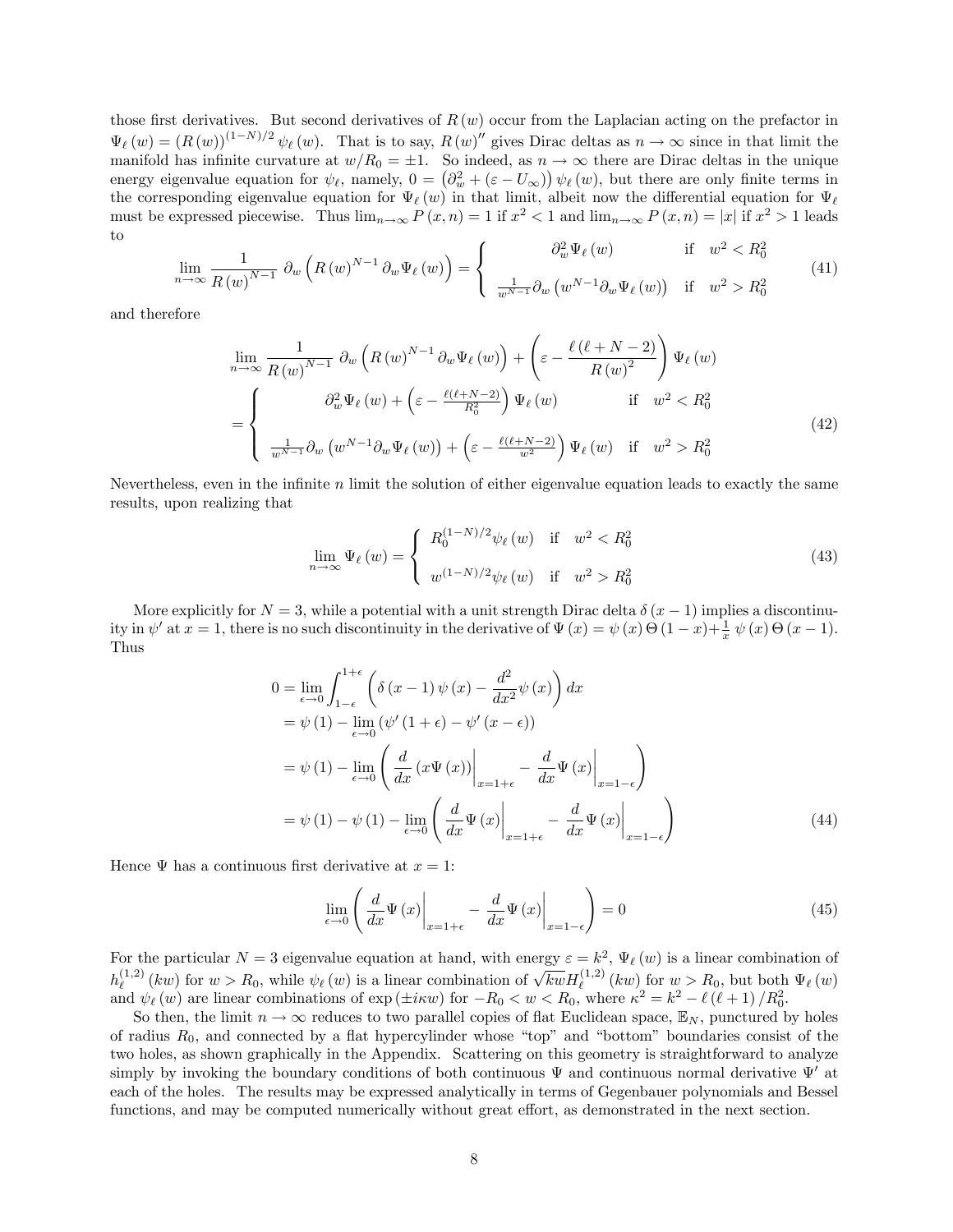#### <span id="page-8-0"></span>4.3 Wormhole scattering amplitudes

In N spatial Euclidean dimensions,  $\mathbb{E}_N$ , outside a localized, rotationally invariant scattering center, the time-independent, incoming, scattered, and total wave functions are given by partial wave expansions [\[4\]](#page-14-3).

$$
\Psi_{\rm in}(\overrightarrow{r}) = \frac{2^{(N-2)/2} \Gamma\left(\frac{N-2}{2}\right)}{4\left(kr\right)^{\frac{N-2}{2}}} \sum_{\ell=0}^{\infty} i^{\ell} \left(2\ell+N-2\right) C_{\ell}^{\left(\frac{N-2}{2}\right)}\left(\cos\theta\right) \left(H_{\ell+\frac{N-2}{2}}^{(1)}\left(kr\right) + H_{\ell+\frac{N-2}{2}}^{(2)}\left(kr\right)\right) \tag{46}
$$

$$
\Psi_{\rm sc}(\overrightarrow{r}) = \frac{2^{(N-2)/2} \Gamma\left(\frac{N-2}{2}\right)}{4\left(kr\right)^{\frac{N-2}{2}}} \sum_{\ell=0}^{\infty} i^{\ell} \left(2\ell+N-2\right) C_{\ell}^{\left(\frac{N-2}{2}\right)} \left(\cos\theta\right) \left(S_{\ell}-1\right) H_{\ell+\frac{N-2}{2}}^{(1)}\left(kr\right) \tag{47}
$$

$$
\Psi_{\text{total}}\left(\overrightarrow{r}\right) = \Psi_{\text{in}}\left(\overrightarrow{r}\right) + \Psi_{\text{sc}}\left(\overrightarrow{r}\right) \tag{48}
$$

Here  $H_{\ell_1,N}^{(1,2)}$  $\chi_{\ell+\frac{N-2}{2}}^{(1,2)}(kr) = J_{\ell+\frac{N-2}{2}}(kr) \pm iY_{\ell+\frac{N-2}{2}}(kr)$  are [Bessel functions](https://en.wikipedia.org/wiki/Bessel_function) and  $C_{\ell}^{\left(\frac{N-2}{2}\right)}$  are conventionally nor-malized, orthogonal [Gegenbauer polynomials.](https://en.wikipedia.org/wiki/Gegenbauer_polynomials) Of course,  $\Psi_{\text{in}}(\vec{r})$  is just a series expansion for the usual plane wave expressed in spherical coordinates,  $\Psi_{\text{in}}(\vec{r}) = \exp(ikr \cos \theta)$ .

The differential cross-section,  $d\sigma/d\Omega_N$ , follows from the radial probability flux of  $\Psi_{\rm sc}(\vec{r})$ , while the integrated cross-section is  $\sigma = \int \frac{d\sigma}{d\Omega_N} d\Omega_N$ . The result for  $\sigma$  in N spatial dimensions is

$$
\sigma = \frac{1}{\Omega_N} \left(\frac{2\pi}{k}\right)^{N-1} \sum_{\ell=0}^{\infty} \dim\left(\ell, N\right) \left|S_{\ell} - 1\right|^2 \tag{49}
$$

where dim  $(\ell, N)$  is the dimension of a totally symmetric, traceless, rank  $\ell$  tensor representation of  $SO(N)$ , namely,

$$
\dim (\ell, N) = \frac{(2\ell + N - 2)}{\Gamma (N - 1)} \frac{\Gamma (\ell + N - 2)}{\Gamma (\ell + 1)}
$$
\n(50)

and  $\Omega_N$  is the total "solid angle" in N spatial dimensions, i.e. the "surface area" of a unit radius hyper-sphere, namely,

$$
\Omega_N = \frac{2\pi^{\frac{N}{2}}}{\Gamma\left(\frac{N}{2}\right)}\tag{51}
$$

Other ways to write the pre-factor in  $\sigma$  are

$$
\frac{1}{\Omega_N} \left(\frac{2\pi}{k}\right)^{N-1} = \frac{1}{k^{N-1}} \left(4\pi\right)^{\frac{N-2}{2}} \Gamma\left(\frac{N}{2}\right) = \frac{1}{2k^{N-1}} \Omega_{N-1} \Gamma(N-1) = \frac{V_{N-1}(R)}{(kR)^{N-1}} \frac{\Gamma(N)}{2} \tag{52}
$$

where  $V_{N-1}(R)$  is the (hyper)volume of a ball of radius R embedded in  $N-1$  dimensions.

$$
V_{N-1}(R) = \frac{\Omega_{N-1}R^{N-1}}{N-1} = \frac{\pi^{\frac{N-1}{2}}R^{N-1}}{\Gamma(\frac{N+1}{2})}
$$
(53)

Thus we obtain the dimensionless ratio

$$
\frac{\sigma}{V_{N-1}\left(R\right)} = \frac{2\Gamma\left(N\right)}{\left(kR\right)^{N-1}} \sum_{\ell=0}^{\infty} \dim\left(\ell, N\right) \left|\frac{S_{\ell}-1}{2i}\right|^2 \tag{54}
$$

For example, when  $N = 3$ , dim  $(\ell, 3) = (2\ell + 1)$ , and  $V_2(R) = \pi R^2$ , i.e. the maximum area of a crosssectional circular disk for a sphere of radius R.

Consider scattering for the  $n \to \infty$  wormhole geometry described above, with an incident plane wave  $\Psi_{\text{in}}(\vec{r})$  only on the upper copy of  $\mathbb{E}_N$ . The corresponding "elastic" cross section  $\sigma$  would be measurable by a "top-side" observer with detection apparatus only in the upper copy of  $\mathbb{E}_N$ , while probability flux emerging on the lower copy of  $\mathbb{E}_N$  would appear as an "inelastic" contribution to the cross section and not directly detected by that top-side observer.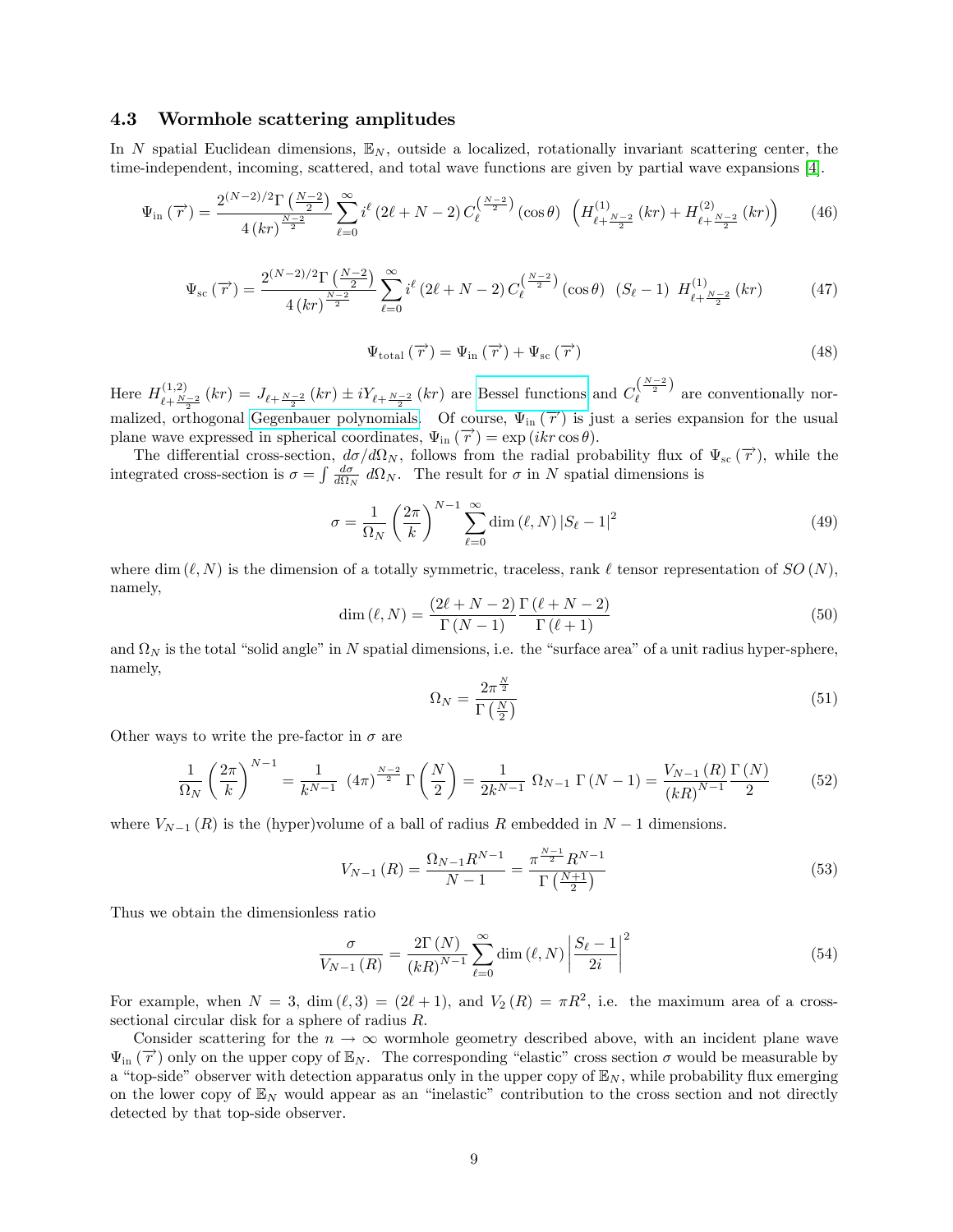Imposing continuity of  $\Psi$ <sub>total</sub> and  $d\Psi$ <sub>total</sub>/dw at the top and bottom boundaries of the hypercylinder connecting the two copies of  $\mathbb{E}_N$ , with cylinder radius  $R_0$  and length  $L_0$ , the partial wave scattering amplitudes for wave functions on the upper Euclidean space are then given by

<span id="page-9-0"></span>
$$
S_{\ell} = -\frac{\left(\kappa^2 h_1 h_2 - \kappa^2 h_1' h_2'\right) \sin\left(\kappa L_0\right) + k\kappa \left(h_1 h_2' + h_2 h_1'\right) \cos\left(\kappa L_0\right)}{\left(\kappa^2 h_1^2 - k^2 (h_1')^2\right) \sin\left(\kappa L_0\right) + 2k\kappa h_1 h_1' \cos\left(\kappa L_0\right)}\tag{55}
$$

where the abbreviations are as follows. For  $N \geq 2$ ,

$$
h_{1,2} = \frac{1}{(kR_0)^{\frac{N-2}{2}}} H_{\ell + \frac{N-2}{2}}^{(1,2)} (kR_0) , \quad \kappa = \sqrt{k^2 - \ell(\ell + N - 2)/R_0^2}
$$
(56)

It follows that  $|S_\ell| \neq 1$  for generic values of k, so the scattering has an inelastic component as seen by the top-side observer.

For example, consider the cases  $N = 2$  and 3, the former being more readily visualized as two punctured Euclidean planes joined by a right circular cylinder, as shown here for  $L_0 = 2R_0$ .



 $N = 2$  wormhole geometry in the limit  $n \to \infty$ : A cylinder of constant radius  $R_0$ and height  $2R_0$  bridging two punctured Euclidean planes.

For these two cases the differential and integrated cross sections for plane waves incident and scattered on the upper Euclidean space are given by the following.

For  $N = 2$ ,

$$
\frac{d\sigma}{d\theta} = \frac{1}{2\pi k} \left| \sum_{m=-\infty}^{\infty} (S_m - 1) e^{im\theta} \right|^2 , \quad \sigma = \frac{1}{k} \sum_{m=-\infty}^{\infty} |S_m - 1|^2
$$
 (57)

where the  $N = 2$  wormhole scattering amplitudes are given by [\(55\)](#page-9-0) with  $h_{1,2} = H_m^{(1,2)}(kR_0)$  and  $\kappa = \sqrt{k^2 - m^2/R_0^2}$ . That is to say, no matter if  $k^2 R^2 \ge m^2$  so that  $\kappa R = \sqrt{k^2 R^2 - m^2}$  is real, or if  $k^2 R^2 \le m^2$ so that  $\kappa R = i\sqrt{m^2 - k^2 R^2}$  is imaginary, either way  $|S_m| \neq 1$ . This means there is not only elastic scattering on the upper plane but also inelastic scattering, i.e. outward áux on the bottom plane.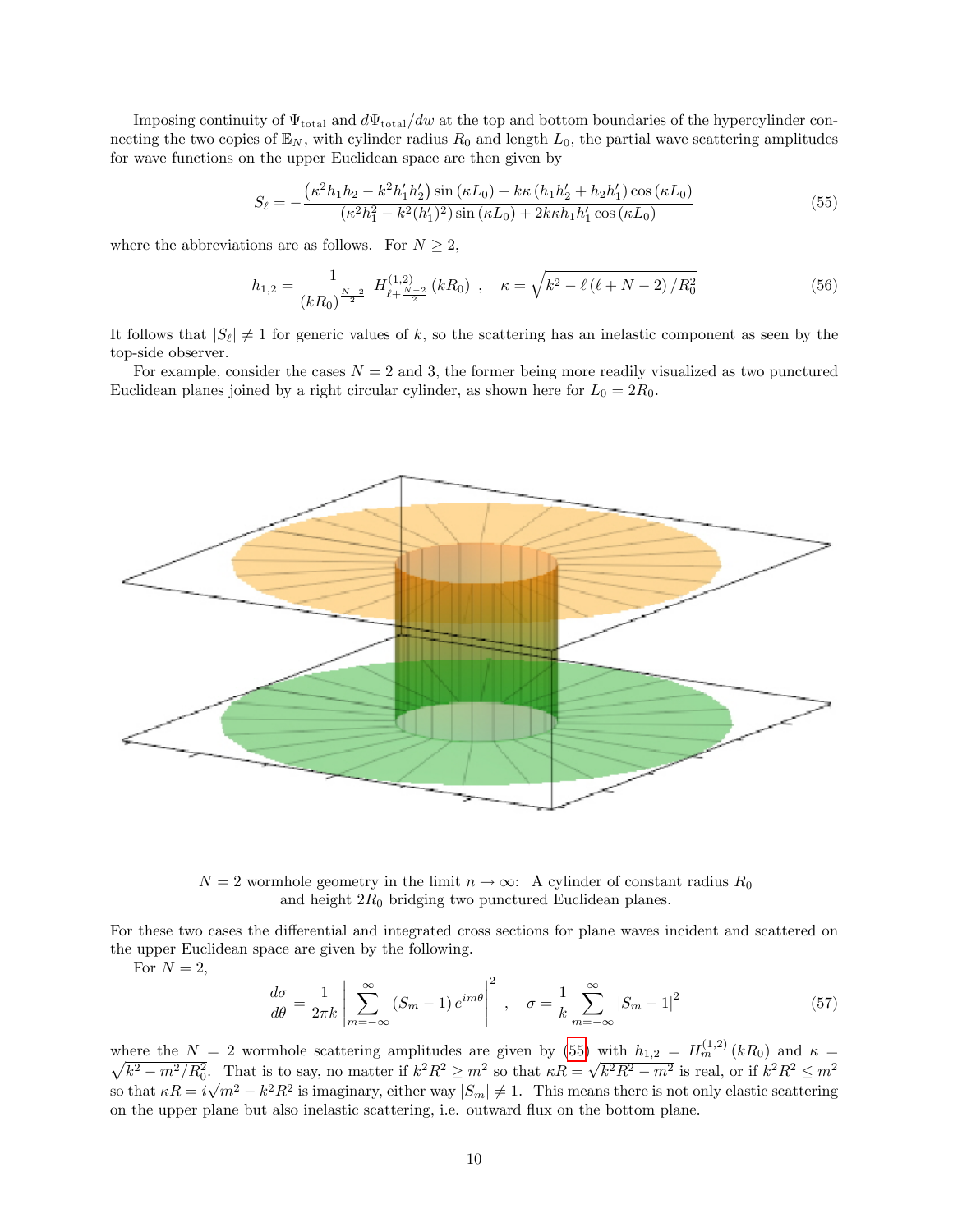For  $N = 3$ ,

$$
\frac{d\sigma}{d\Omega} = \frac{1}{4k^2} \left| \sum_{\ell=0}^{\infty} \left(2\ell+1\right) \left(S_{\ell}-1\right) P_{\ell} \left(\cos\theta\right) \right|^2 , \quad \sigma = \frac{\pi}{k^2} \sum_{\ell=0}^{\infty} \left(2\ell+1\right) \left|S_{\ell}-1\right|^2 \tag{58}
$$

where the  $N = 3$  wormhole scattering amplitudes are given by [\(55\)](#page-9-0) with  $h_{1,2} = h_{\ell+1}^{(1,2)}$  $\int_{\ell+1/2}^{(1,2)} (kR_0)$  and  $\kappa =$  $\sqrt{k^2-\ell(\ell+1)/R_0^2}$ . Again,  $|S_{\ell}|\neq 1$ . So again there is not only elastic scattering on the upper  $\mathbb{E}_3$  but also inelastic scattering, i.e. outward flux on the bottom  $\mathbb{E}_3$ .

Here are representative s-wave  $(m = 0 = \ell)$  and p-wave  $(m = 1 = \ell)$  amplitudes for  $N = 2$  and 3, plotted parametrically as functions of  $kR_0$ .



Note the amplitudes lie within the unitarity circle given by  $i(1 - \exp(-2ikR_0))/2$ , thereby evincing inelastic scattering. And their asymptotic limits are the same, namely  $S_{0,1} \longrightarrow 0$ , albeit with non-trivial but diminishing oscillations, such that waves incident on the upper branch of the wormhole give rise to probability flux emergent only on the lower branch, in this large  $k$  limit. That is to say, for these angular momenta there are no outgoing reflected waves on the upper branch as  $kR_0 \rightarrow \infty$ .<sup>[2](#page-10-0)</sup>

<span id="page-10-0"></span><sup>&</sup>lt;sup>2</sup>It is noteworthy that the limiting behavior  $S_{\ell} \longrightarrow 0$  for any fixed  $\ell$  is what would be expected from classical trajectories for particles moving freely on the manifold. In the large momentum limit, classical particles with any fixed angular momentum will always strike and then traverse the cylinder, going from one branch of the ambient flat space to the other branch, as illustrated in the following Figure.



A classical trajectory, with winding number 2, for a particle transiting the  $n \to \infty$  wormhole.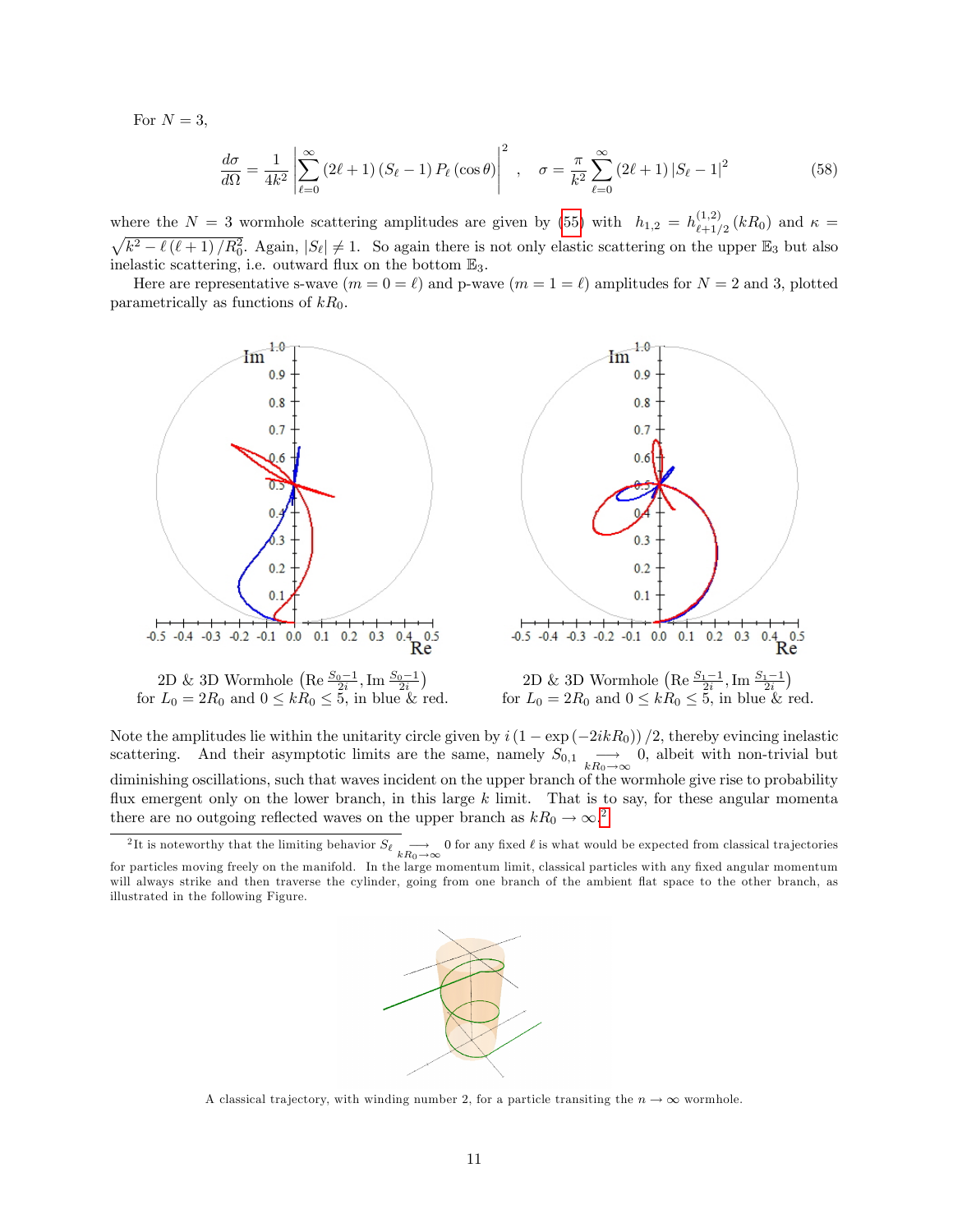However, summing all the partial wave contributions to the integrated cross section leads to the following graphs.



 $L_0 = 2R_0$  Wormhole  $\sigma/V_{N-1} (R)$  for  $N = 2 \& 3$  in black & red.

Asymptotically, for the full sum over all partial waves,  $\sigma \longrightarrow 2R_0$  for  $N = 2$  and  $\sigma \longrightarrow \pi R_0^2$  for  $N = 3$ , even though any fixed angular momentum gives no contribution to  $\sigma$  in this limit. Note that these asymptotic results are each exactly one half of the elastic scattering cross-sections for impenetrable disk or sphere scattering, respectively.

### <span id="page-11-0"></span>5 Summary

The paper has exhibited various relationships between non-relativistic quantum systems involving a potential, in flat space, and systems without a potential but defined on curved manifolds. The main general results are encoded in  $(13)$ ,  $(14)$ ,  $(15)$ , and  $(34)$  for N-dimensional spatial manifolds. More specific examples have been presented involving  $1/r$  potentials and regularized  $1/R<sup>4</sup>$  potentials on wormhole manifolds. Perhaps our discussion should be viewed as a contemporary reconsideration of Riemann's ideas (pre-relativity) about universal time Newtonian dynamics in terms of geometry [\[16\]](#page-14-15) but in the context of quantum mechanics. Or perhaps not. The reader can decide.

Acknowledgement TC thanks T. S. Van Kortryk for discussions about this work. This research was initiated when TC was the Clark Way Harrison Visiting Professor at Washington University in St. Louis.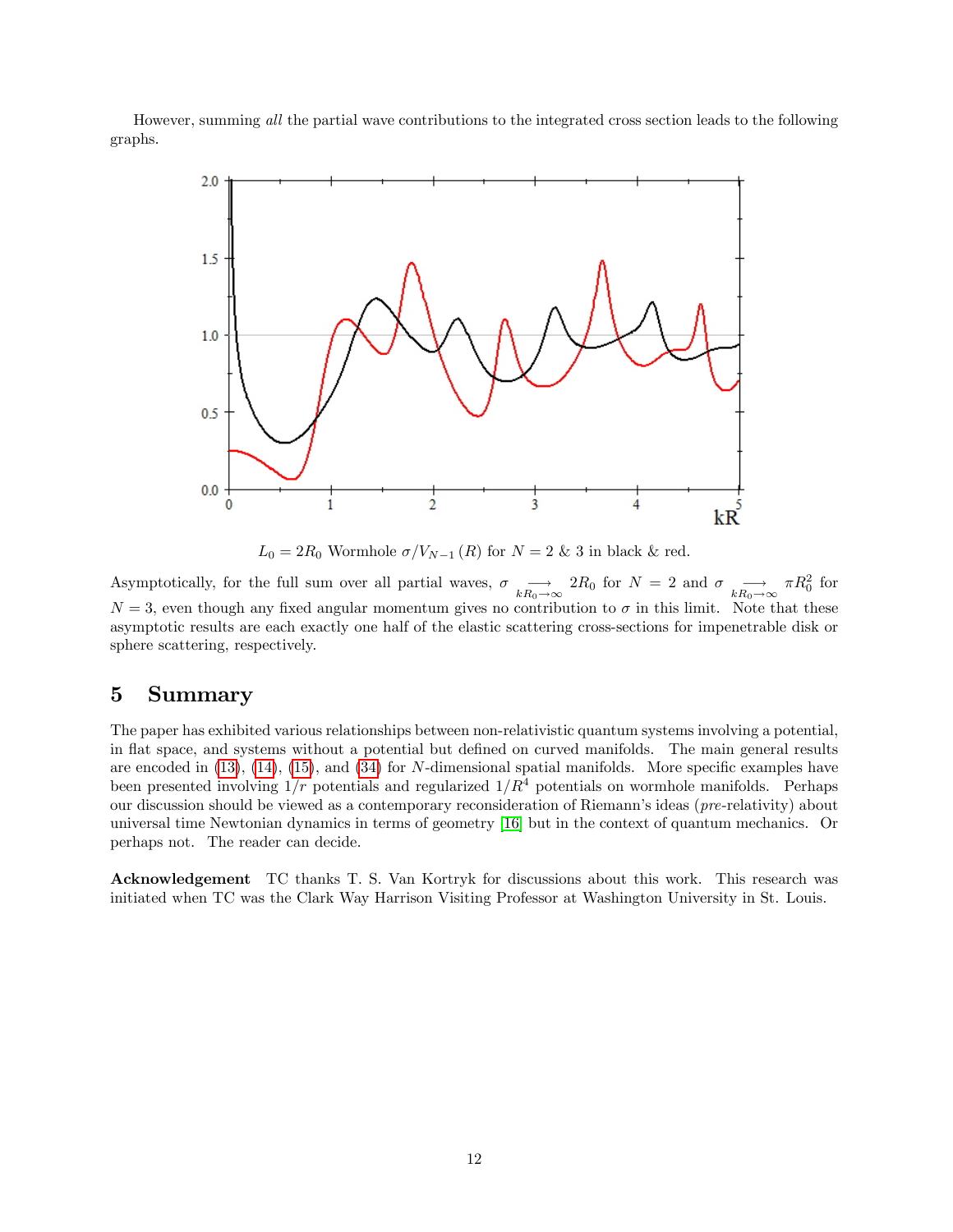# <span id="page-12-0"></span>6 Appendix: Wormhole Equatorial Slice Profiles

The following Figures show 3D embeddings for 2D equatorial slice  $(R, Z)$  profiles of various "p-norm wormholes"  $[14, 15]$  $[14, 15]$  where on the equatorial plane

$$
(ds)^{2} = (dw)^{2} + R^{2}(w) (d\theta)^{2} = (dx)^{2} + (dy)^{2} + (dZ)^{2}
$$
 (F1)

$$
x(w,\theta) = R(w)\cos\theta, \quad y(w,\theta) = R(w)\sin\theta, \quad R(w) = \left(R_0^p + \left(w^2\right)^{p/2}\right)^{1/p}
$$
 (F2)

$$
Z(w) = \int_0^w \sqrt{1 - (dR(\varpi)/d\varpi)^2} d\varpi = \int_0^w \sqrt{1 - (\varpi^2)^{p-1} \left(R_0^p + (\varpi^2)^{p/2}\right)^{\frac{2}{p}-2}} d\varpi
$$
 (F3)

For example, for  $p=2,$ 

$$
Z(w) = R_0 \ln \left( \frac{w + \sqrt{R_0^2 + w^2}}{R_0} \right) = R_0 \operatorname{arcsinh} \left( \frac{w}{R_0} \right)
$$
 (F4)

For generic  $p$ , it is easiest to obtain  $Z(w)$  by numerical solution of

$$
\frac{dZ(w)}{dw} = \sqrt{1 - (w^2)^{p-1} \left( R_0^p + (w^2)^{p/2} \right)^{\frac{2}{p}-2}}
$$
(F5)

with initial condition  $Z(0) = 0$ .

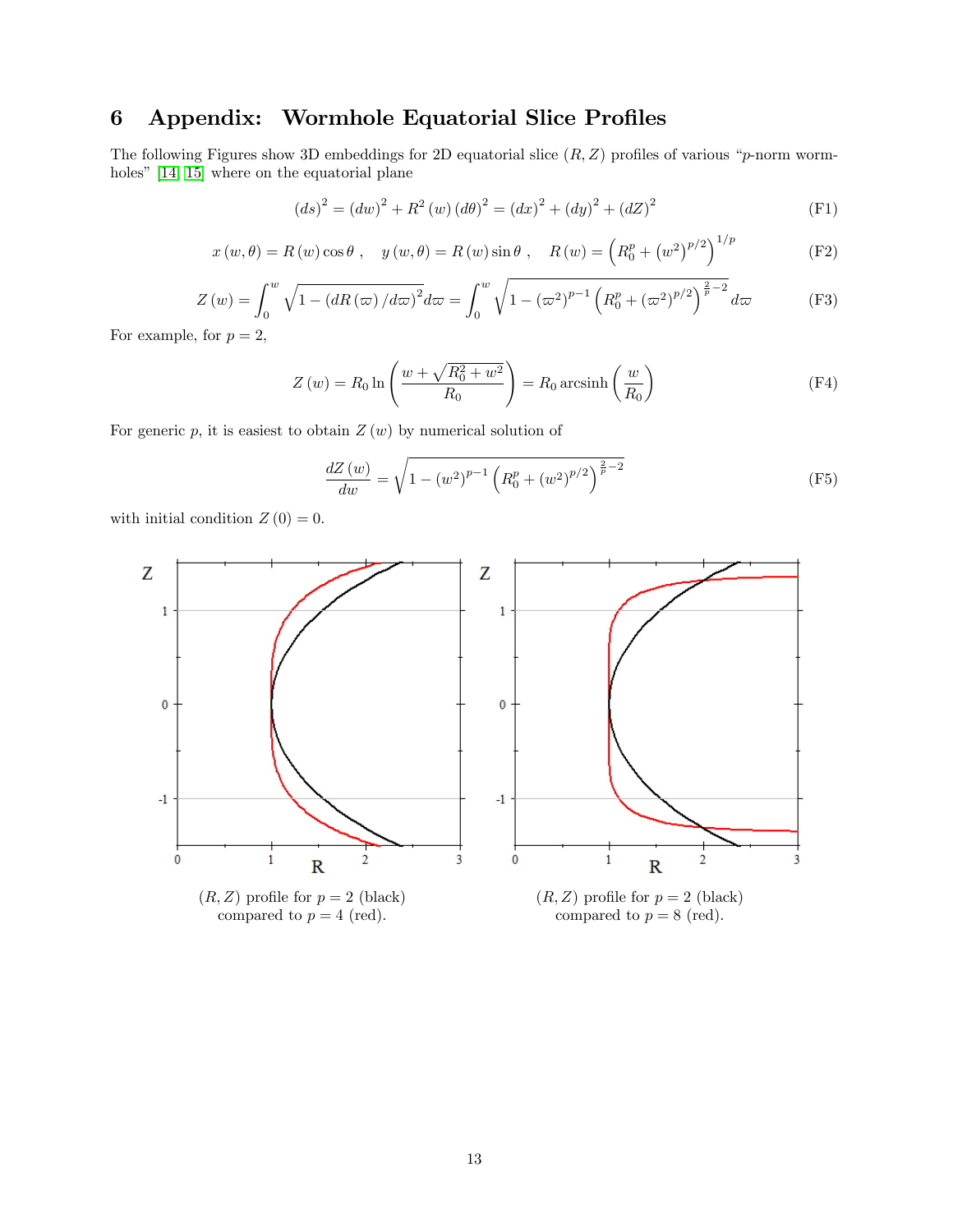

The Figures evince the limit  $p \to \infty$  very directly, for any N. In that limit the wormhole profile consists of two flat but punctured Euclidean spaces  $\mathbb{E}_N$  connected by an intrinsically flat (hyper)cylinder tube whose boundaries are the (hyper)spherical holes of radius  $R_0$  in each of the  $\mathbb{E}_N$  – a manifold most easily visualized in its entirety for  $N = 2$ .